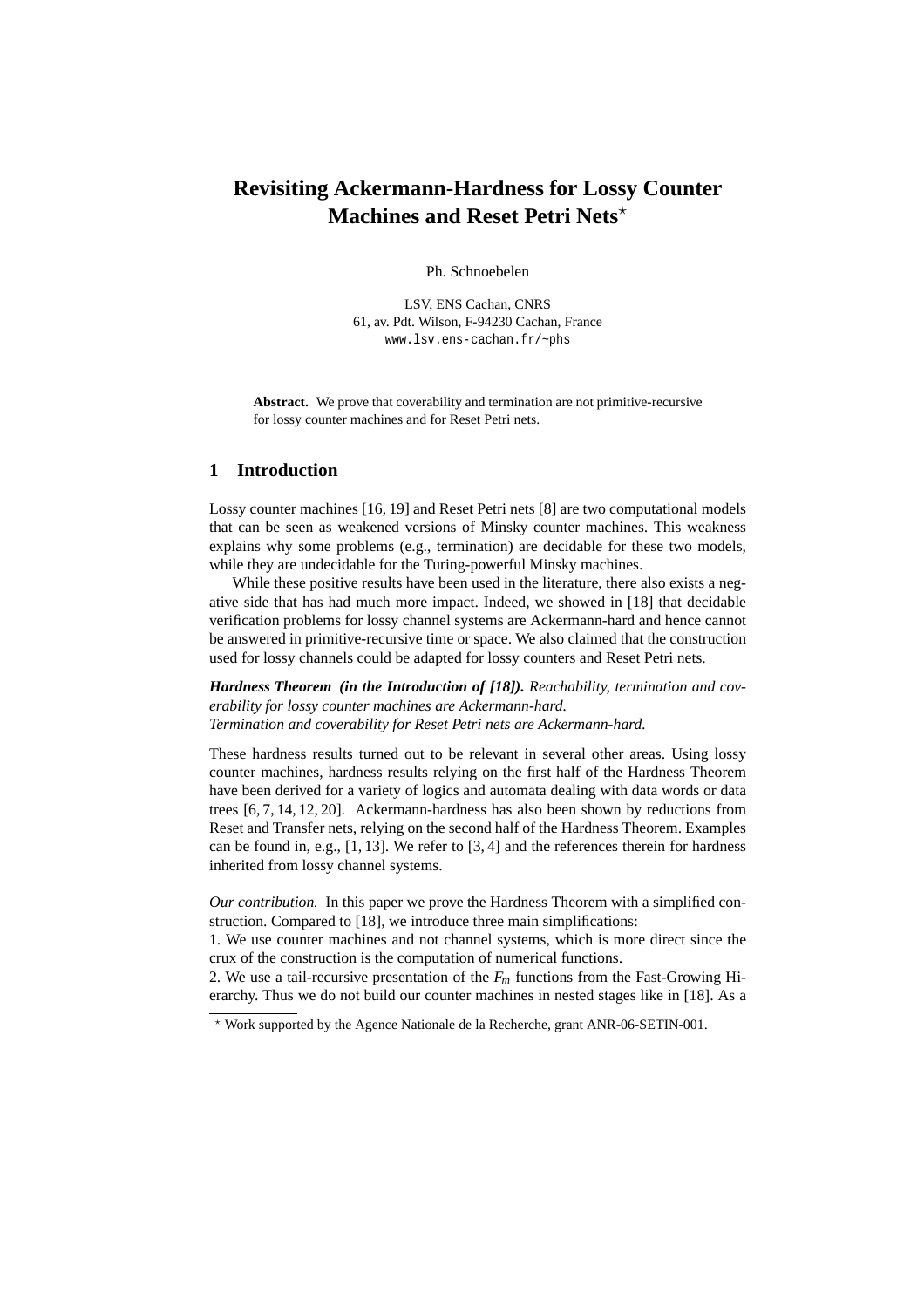consequence, the correctness of the numerical computations is obvious and we obtain a clearer view of how many counters are really used.

3. We do not define, nor compute, inverses of the *F<sup>m</sup>* functions as done in [18]. Instead, the tail-recursive definition is a simple rewrite loop that can easily be run backwards.

In addition, we strove for extra simplicity. E.g., we use counter machines extended with simple primitives that make computing Ackermann's function less cumbersome.

There are several reasons for providing a new proof of an old result. First, the results are important and influential as demonstrated by the number and the variety of applications we listed above: they definitely deserve being revisited, polished, advertised, etc. Second, our original proof has already been adapted to yet other computational models (e.g., in [15]) and a simplified proof will probably be easier to adapt to further models. Finally, we note that the main contents of [18] is now obsolete since Ackermann-hardness is not optimal for lossy channel systems [3]. However, for lossy counter machines and Reset nets, the Hardness Theorem is optimal (see [17, 11]) and will not become obsolete.

*Outline of the paper.* Section 2 defines counter machines, both reliable and lossy. Section 3 builds counter machines that compute Ackermann's function. Section 4 puts Minsky machines *on a budget*, a gadget that is essential in Section 5 where the main reduction is given and the hardness of reachability and coverability for lossy counter machines is proved. We then show how to deal with reset nets in Section 6 and how to prove hardness of termination in Section 7. Some proofs have been omitted for lack of space: they can be found in the full version of this paper.

### **2 Counter machines, reliable and lossy**

*Counter machines* are a model of computation where a finite-state control acts upon a finite number of *counters*, i.e., storage locations that hold a natural number. The computation steps are usually restricted to simple tests and updates. For Minsky machines, the tests are zero-tests and the updates are increments and decrements.

For our purposes, it will be convenient to use a slightly extended model that allows more concise constructions, and that will let us handle Reset nets smoothly.

### **2.1 Extended counter machines and Minsky machines**

Formally, an *extended counter machine with n counters*, often just called a "counter machine" (a CM), is a tuple  $M = (Loc, C, \Delta)$  where  $Loc = \{\ell_1, \ldots, \ell_p\}$  is a finite set of *locations*,  $C = \{c_1, \ldots, c_n\}$  is a finite set of *counters*, and  $\Delta \subseteq Loc \times OP(C) \times Loc$  is a finite set of transition rules. The transition rules are depicted as directed edges (see Fig. 1, 2, and 3 below) between control locations labeled with an instruction  $op \in OP(C)$ that is either a *guard* (a condition on the current contents of the counters for the rule to be firable), or an *update* (a method that modifies the contents of the counters), or both.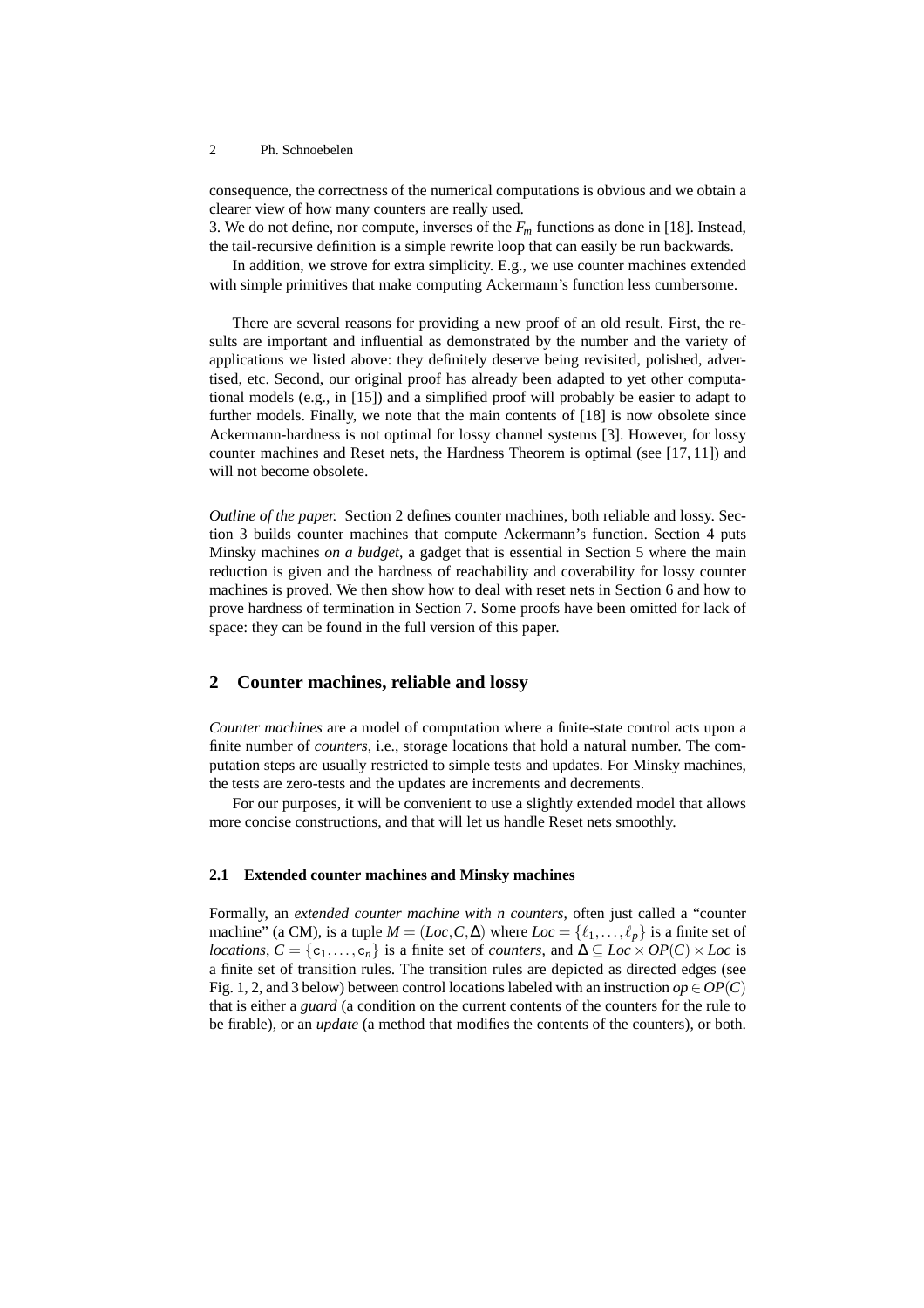For CM's, the instruction set  $OP(C)$  is given by the following abstract grammar:

| $OP(C) \ni op ::= c=0?$ | $\frac{1}{2}$ zero test $\frac{1}{2}$ | $ c:=0$   | $/*$ reset $*/$                |
|-------------------------|---------------------------------------|-----------|--------------------------------|
|                         | $ c>0$ ? c-- /* decrement */          |           | $ c=c' $ ? /* equality test */ |
| $ C++ $                 | $\frac{*}{*}$ increment $\frac{*}{*}$ | $ c:=c' $ | /* copy */                     |

where  $c, c'$  are any two counters in  $C$ . (We also allow a no\_op instruction that does not test or modify the counters.)

A *Minsky machine* is a CM that only uses instructions among zero tests, decrements and increments (the first three types). Petri nets and Vector Addition Systems with States (VASS's) can be seen as counter machines that only use decrements and increments (i.e., Minsky machines without zero-tests).

### **2.2 Operational semantics**

The operational semantics of a CM  $M = (Loc, C, \Delta)$  is given under the form of transitions between its configurations. Formally, a *configuration* (written  $\sigma, \theta, \ldots$ ) of *M* is a tuple  $(\ell, a)$  with  $\ell \in Loc$  representing the "current" control location, and  $a \in \mathbb{N}^C$ , a *C*-indexed vector of natural numbers representing the current contents of the counters. If *C* is some  $\{c_1, \ldots, c_n\}$ , we often write  $(\ell, a)$  under the form  $(\ell, a_1, \ldots, a_n)$ . Also, we sometimes use labels in vectors of values to make them more readable, writing, e.g.,  $a = (0, \ldots, 0, c_k : 1, 0, \ldots, 0).$ 

Regarding the behavior induced by the rules from ∆, there is a *transition* (also called a *step*)  $\sigma \xrightarrow{\delta}_{std} \sigma'$  if, and only if,  $\sigma$  is some  $(\ell, a_1, \ldots, a_n)$ ,  $\sigma'$  is some  $(\ell', a'_1, \ldots, a'_n)$ ,  $\Delta \ni \delta = (\ell, op, \ell')$  and either:

 $\sim$  *op* is c<sub>k</sub>=0? (zero test):  $a_k = 0$ , and  $a'_i = a_i$  for all  $i = 1, \ldots, n$ , or

 $o$  *op* is c<sub>k</sub>>0? c<sub>k</sub>−- (decrement):  $a'_k = a_k - 1$ , and  $a'_i = a_i$  for all  $i \neq k$ , or

 $a_i - op$  is  $c_k$ ++ (increment):  $a'_k = a_k + 1$ , and  $a'_i = a_i$  for all  $i \neq k$ , or

 $(-\text{ } op \text{ is } c_k := 0 \text{ (reset): } a'_k = 0 \text{, and } a'_i = a_i \text{ for all } i \neq k \text{, or } a' \text{ is } a'_i = 0 \text{ (reset): } a'_i = 0 \text{, and } a'_i = a_i \text{ for all } i \neq k \text{.}$ 

 $o$ *p* is  $c_k = c_p$ ? (equality test):  $a_k = a_p$ , and  $a'_i = a_i$  for all  $i = 1, ..., n$ , or

 $(-\text{op is } c_k \colon = c_p \text{ (copy): } a'_k = a_p \text{, and } a'_i = a_i \text{ for all } i \neq k.$ 

(The steps carry a "std" subscript to emphasize that we are considering the usual, standard, operational semantics of counter machines, where the behavior is *reliable*.)

As usual, we write  $\sigma \xrightarrow{\Delta}_{std} \sigma'$ , or just  $\sigma \rightarrow_{std} \sigma'$ , when  $\sigma \xrightarrow{\delta}_{std} \sigma'$  for some  $\delta \in \Delta$ . Chains  $\sigma_0 \rightarrow_{std} \sigma_1 \rightarrow_{std} \cdots \rightarrow_{std} \sigma_m$  of consecutive steps, also called *runs*, are denoted  $\sigma_0 \to_{\text{std}}^* \sigma_m$ , and also  $\sigma_0 \to_{\text{std}}^* \sigma_m$  when  $m > 0$ . Steps may also be written more precisely under the form  $M \vdash \sigma \rightarrow_{std} \sigma'$  when several counter machines are at hand and we want to be explicit about where the steps take place.

For a vector  $\boldsymbol{a} = (a_1, \ldots, a_n)$ , or a configuration  $\sigma = (\ell, \boldsymbol{a})$ , we let  $|\boldsymbol{a}| = |\sigma| = \sum_{i=1}^n a_i$ denote its *size*. For  $N \in \mathbb{N}$ , we say that a run  $\sigma_0 \to \sigma_1 \to \cdots \to \sigma_m$  is *N*-bounded if  $|\sigma_i| \leq N$  for all  $i = 0, \ldots, n$ .

### **2.3 Lossy counter machines**

Lossy counter machines are counter machines where the contents of the counters can decrease non-deterministically (the machine can "leak", or "lose data").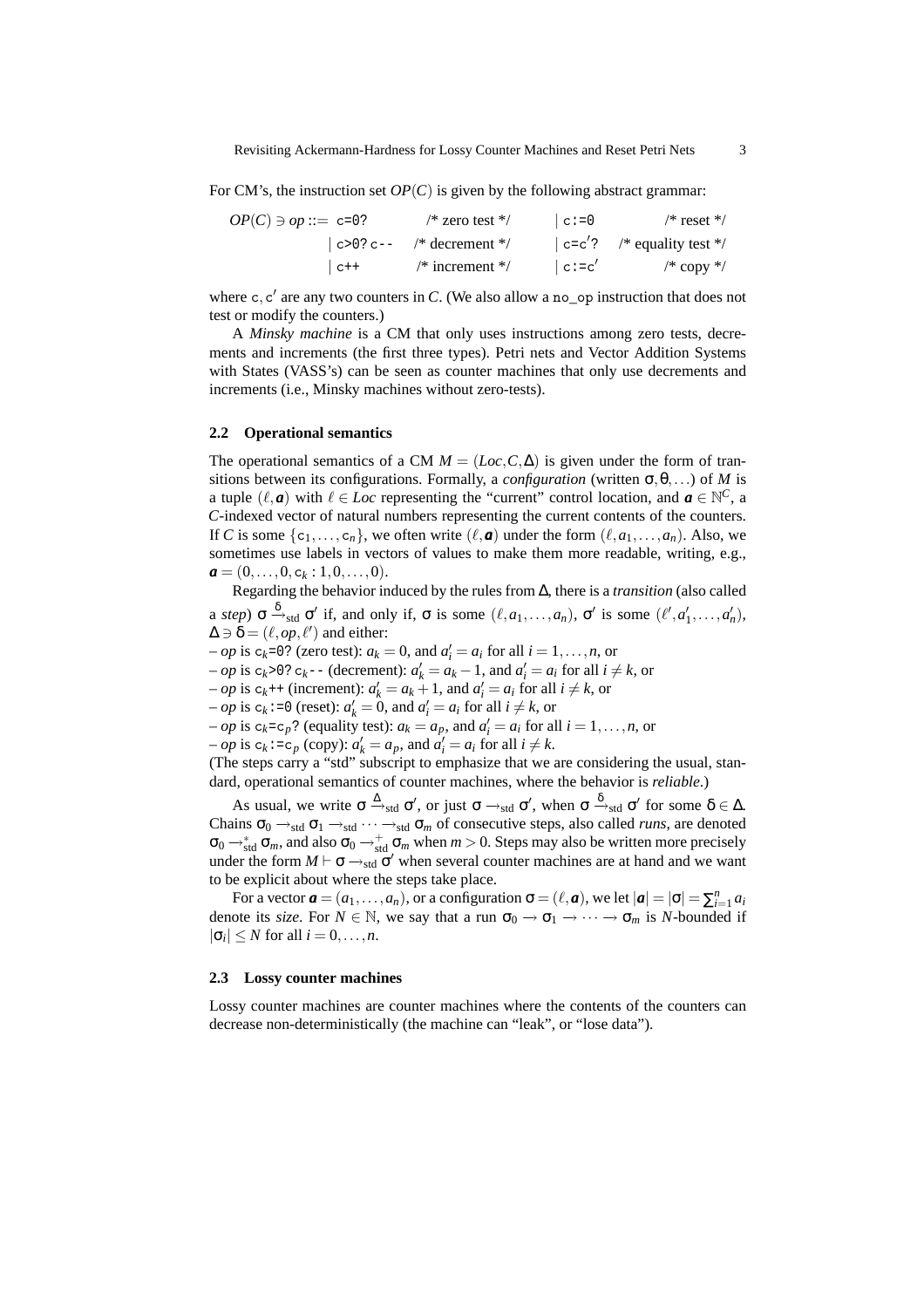Technically, it is more convenient to see lossy machines as counter machines with a different operational semantics (and not as a special class of machines): thus it is possible to use simultaneously the two semantics and relate them.

Formally, this is defined via the introduction of a partial ordering between the configurations of *M*:

$$
(\ell,a_1,...,a_n) \leq (\ell',a'_1,...,a'_n) \stackrel{\text{def}}{\Leftrightarrow} \ell = \ell' \wedge a_1 \leq a'_1 \wedge \cdots \wedge a_n \leq a'_n.
$$

 $\sigma \leq \sigma'$  can be read as " $\sigma$  is  $\sigma'$  after some losses (possibly none)".

Now "lossy" steps, denoted  $M \vdash \sigma \stackrel{\delta}{\rightarrow}_{\text{lossy}} \sigma'$ , are given by the following definition:

$$
\sigma \xrightarrow{\delta} _{\text{lossy}} \sigma' \stackrel{\text{def}}{\Leftrightarrow} \exists \theta, \theta': (\sigma \geq \theta \wedge \theta \xrightarrow{\delta} _{\text{std}} \theta' \wedge \theta' \geq \sigma'). \hspace*{12mm} (*)
$$

Note that reliable steps are a special case of lossy steps:

$$
M \vdash \sigma \rightarrow_{\text{std}} \sigma' \text{ implies } M \vdash \sigma \rightarrow_{\text{lossy}} \sigma'.
$$
 (†)

### **2.4 Behavioral problems on counter machines**

We consider the following decision problems:

**Reachability:** given a CM *M* and two configurations  $\sigma_{\text{ini}}$  and  $\sigma_{\text{goal}}$ , is there a run *M* ⊢  $\sigma_{\text{ini}} \rightarrow^* \sigma_{\text{goal}}$ ?

**Coverability:** given a CM *M* and two configurations  $\sigma_{\text{ini}}$  and  $\sigma_{\text{goal}}$ , is there a run *M* ⊢  $\sigma_{\text{ini}} \rightarrow^* \sigma$  for some configuration  $\sigma \geq \sigma_{\text{goal}}$  that covers  $\sigma_{\text{goal}}$ ?

**(Non-)Termination:** given a CM  $M$  and a configuration  $\sigma_{\text{ini}}$ , is there an infinite run  $M \vdash \sigma_{\text{ini}} \rightarrow \sigma_1 \rightarrow \cdots \rightarrow \sigma_n \rightarrow \cdots$ ?

These problems are parameterized by the class of counter machines we consider and, more importantly, by the operational semantics that is assumed. Recall that reachability and termination are decidable for lossy counter machines, i.e., counter machines assuming lossy steps [16, 19]. Observe that, for lossy machines, reachability and coverability coincide (except for runs of length 0). For the standard semantics, the same problems are undecidable for Minsky machines but become decidable for VASS's and, except for reachability, for Reset nets (see Section 6).

# **3 The Fast-Growing Hierarchy**

The *Fast-Growing Hierarchy* [10] turns the class of all primitive-recursive functions into a strict cumulative hierarchy built from a sequence  $(F_k)_{k=0,1,2,...}$  of number-theoretic functions. The functions  $F_k : \mathbb{N} \to \mathbb{N}$  are defined by induction over  $k \in \mathbb{N}$ :

$$
F_0(n) \stackrel{\text{def}}{=} n+1,
$$
  $F_{k+1}(n) \stackrel{\text{def}}{=} F_k^{n+1}(n) = \overbrace{F_k(F_k(\ldots F_k(n)\ldots))}^{n+1 \text{ times}}.$  (D)

This induces  $F_1(n) = 2n - 1$  and  $F_2(n) = (n + 1)2^{n+1} - 1$ , hence  $F_2$  is not polynomial. Writing down an expression for  $F_3(n)$  needs a tower of *n* exponents and  $F_3$  is nonelementary. Note that, for all *k* and *n*,  $F_k(n+1) > F_k(n)$  and that  $F_{k+1}$  dominates  $F_k$ .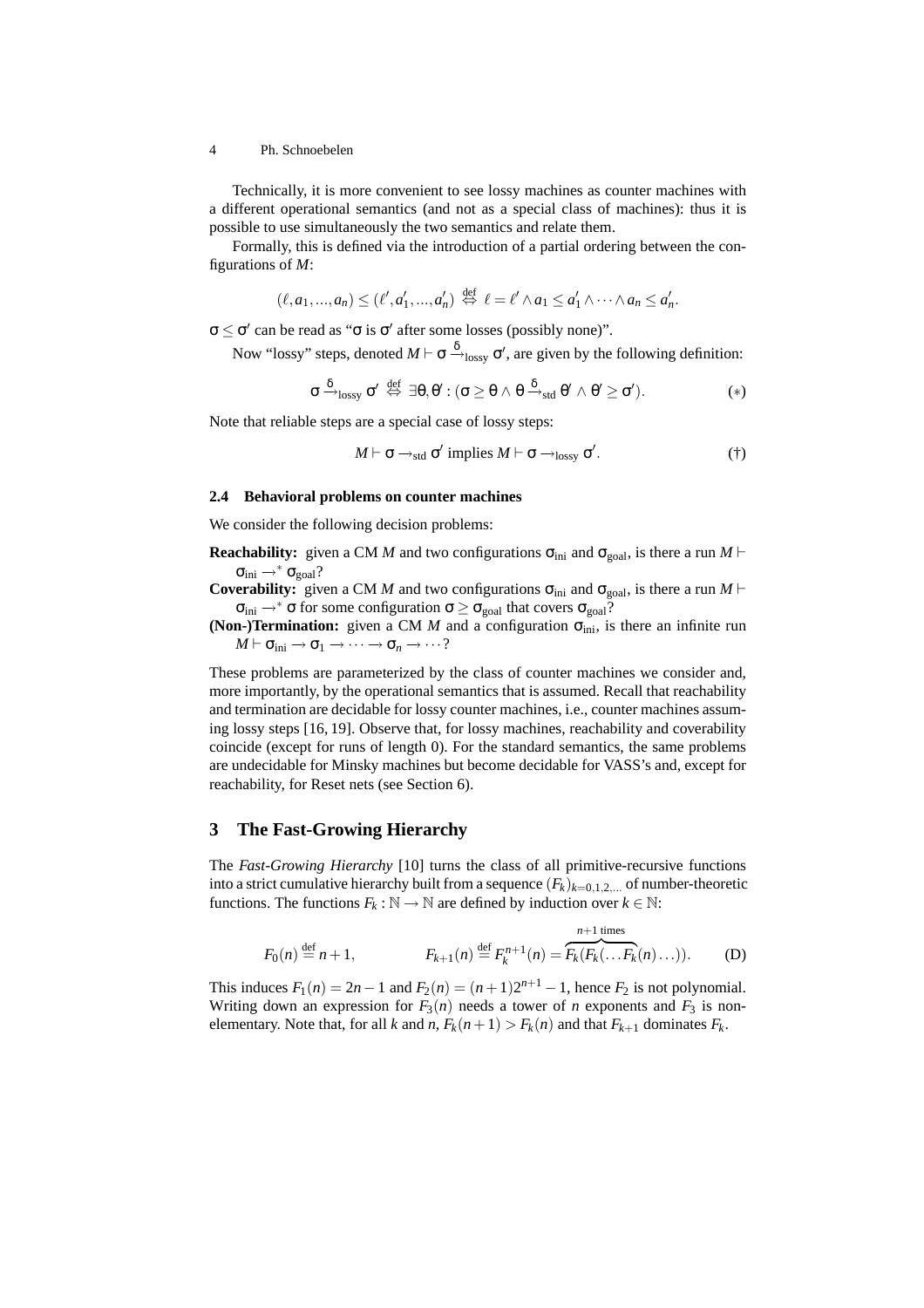Each  $F_k$  is primitive-recursive. A classic result is that every primitive-recursive function  $f : \mathbb{N} \to \mathbb{N}$  is eventually dominated by some  $F_k$ .

It is possible to define a variant of Ackermann's function by a diagonalisation process:  $Ack(n) \stackrel{\text{def}}{=} F_n(n)$ . The *Ack* function is recursive but it eventually dominates any  $F_k$ , so it is not primitive-recursive.

*A tail-recursive definition.* The functions  $(F_k)_{k \in \mathbb{N}}$  can be defined in a convenient tailrecursive way via the introduction of a generalized, so-called "*vectorial*", function *F* with two arguments. Formally, for a vector  $\boldsymbol{a} = (a_m, \dots, a_0) \in \mathbb{N}^{m+1}$ , we define

$$
F(\mathbf{a};n) = F(a_m, \dots, a_0; n) \stackrel{\text{def}}{=} F_m^{a_m}(\dots F_1^{a_1}(F_0^{a_0}(n))).
$$
 (V)

Hence  $Ack(m)$  is  $F(1,0;m)$ , i.e.,  $F(1,0,\ldots,0;n)$  with *m* zeroes, and (D) can be reformulated in vectorial form:

$$
F(\mathbf{0};n) = F(0,\ldots,0;n) = n,
$$
 (D<sub>0</sub>)

$$
F(a_m, \dots, a_0 + 1; n) = F(a_m, \dots, a_0; n+1),
$$
  
\n
$$
k > 0
$$
 zeroes  $k-1$  zeroes (D<sub>1</sub>)

$$
F(a_m, ..., a_k + 1, 0, ..., 0; n) = F(a_m, ..., a_k, n + 1, 0, ..., 0; n).
$$
 (D<sub>2</sub>)

**Fact 3.1 (Monotonicity)** If  $a \le a'$  and  $n \le n'$  then  $F(a;n) \le F(a';n').$ 

Reading  $(D_{0-2})$  as left-to-right rewrite rules turns them into a functional program for evaluating *F*: Write  $\langle a; n \rangle \stackrel{D}{\rightarrow} \langle a'; n' \rangle$  when (D<sub>1</sub>) or (D<sub>2</sub>) transforms the term  $F(a;n)$ into  $F(\mathbf{a}'; n')$ . Clearly,  $\langle \mathbf{a}; n \rangle \stackrel{D}{\rightarrow} \langle \mathbf{a}'; n' \rangle$  implies  $F(\mathbf{a}; n) = F(\mathbf{a}'; n')$ .

Now,  $\stackrel{D}{\rightarrow}$  terminates since  $\langle \mathbf{a};n \rangle \stackrel{D}{\rightarrow} \langle \mathbf{a}';n' \rangle$  implies  $\mathbf{a} >_{\text{lexico}} \mathbf{a}'$  (recall that the lexicographical ordering is a linear extension of  $\leq$ , hence a well-ordering of  $\mathbb{N}^{m+1}$ ). Furthermore, if  $a \neq 0$ , one of the rules among (D<sub>1</sub>) and (D<sub>2</sub>) can be applied to  $\langle a; n \rangle$ . Hence for all *a* and *n* there exists some *n'* such that  $\langle a; n \rangle \stackrel{D}{\rightarrow}^* \langle 0; n' \rangle$ , and then  $n' = F(a; n)$  since *F*( $\boldsymbol{a}$ ;*n*) and *F*( $\boldsymbol{0}$ ;*n*<sup>'</sup>), i.e., *n*<sup>'</sup>, must coincide. (The reverse relation  $\stackrel{D}{\rightarrow}$  <sup>−1</sup> terminates too since, in a step  $\langle \mathbf{a}';n' \rangle \stackrel{D}{\rightarrow} ^{-1} \langle \mathbf{a};n \rangle$ , either *n'* is decreased, or it stays constant and the number of zeroes in  $a'$  is increased.)

*A counter machine evaluating F vectorially.* Being tail-recursive, the vectorial *F* can be evaluated via a simple while-loop that implements the  $\stackrel{D}{\rightarrow}$  rewriting. Fix a level  $m \in \mathbb{N}$ : we need  $m+2$  counters, one for the *n* argument, and  $m+1$  for the  $a \in \mathbb{N}^{m+1}$  argument.

We define a counter machine  $M_{evalF}(m) = (Loc_{evalF}, C, \Delta_{evalF})$ , or  $M_{evalF}$  for short, with  $C = \{a_0, a_1, ..., a_m, n\}$ . Its rules are defined pictorially in Fig. 1: they implement *D*→ as a loop around a central location  $\ell_{evalF}$ , as captured by the following lemma.

**Lemma 3.2** (Behavior of  $M_{evalF}$ ). For all  $a, a' \in \mathbb{N}^{m+1}$  and  $n, n' \in \mathbb{N}$ :  $a.$  If  $\langle a;n\rangle \stackrel{D}{\rightarrow} \langle a';n'\rangle$  then  $M_{evalF} \vdash (\ell_{evalF},a,n) \rightarrow^*_{std} (\ell_{evalF},a',n').$ *b.* If  $M_{evalF} \vdash (\ell_{evalF}, \boldsymbol{a}, n) \rightarrow_{std}^{*} (\ell_{evalF}, \boldsymbol{a}', n')$  then  $F(\boldsymbol{a}; n) = F(\boldsymbol{a}'; n').$  $c.$  *If*  $M_{evalF} \vdash (\ell_{evalF}, \boldsymbol{a}, n) \rightarrow_{lossy}^{*} (\ell_{evalF}, \boldsymbol{a}', n')$  then  $F(\boldsymbol{a}; n) \geq F(\boldsymbol{a}'; n').$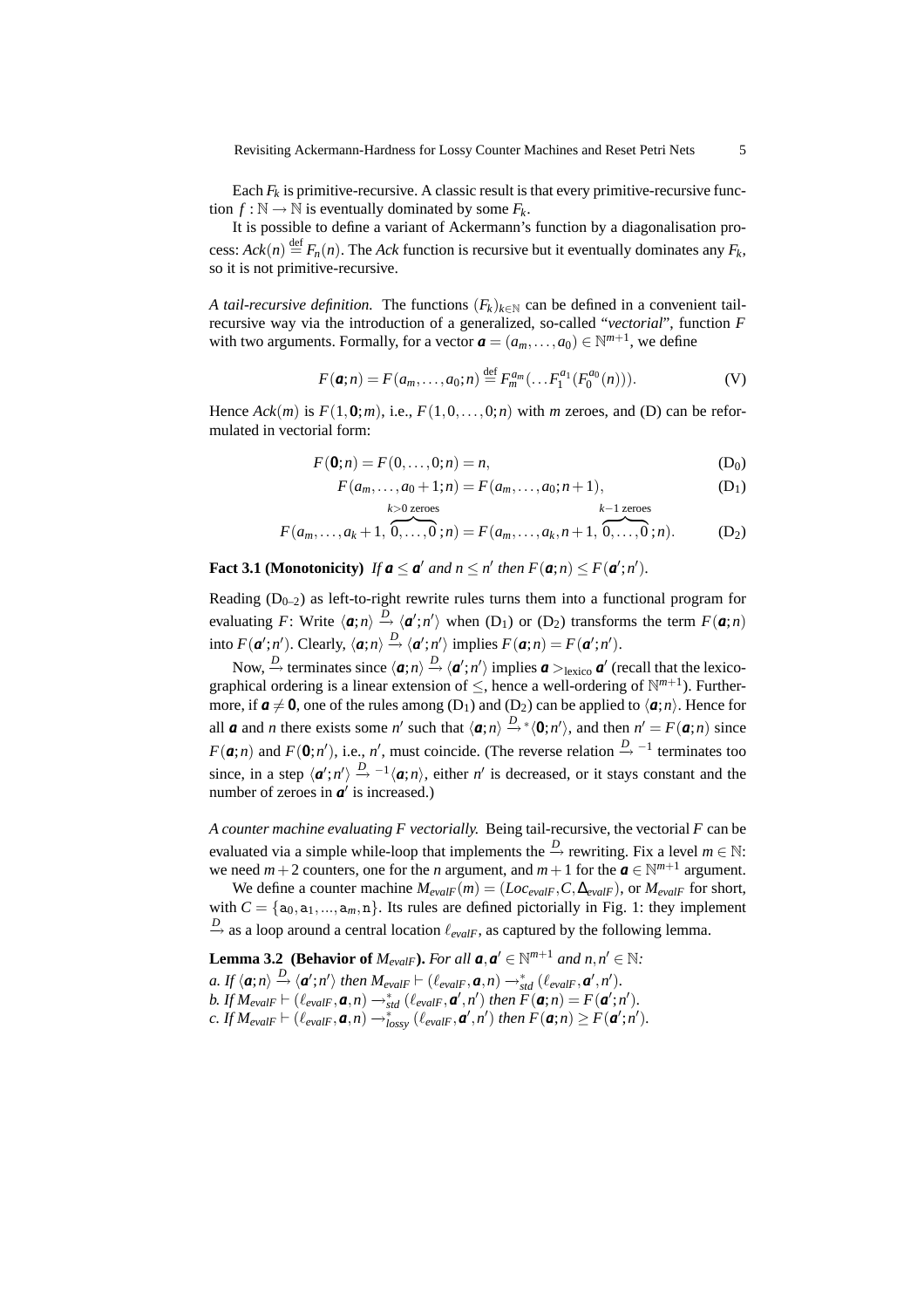

**Fig. 1.**  $M_{evalF}(m)$ , a counter machine evaluating F vectorially on  $\mathbb{N}^{m+1}$ 

*A counter machine inverting F.* The rules  $(D_0-D_2)$  can also be used from right to left. Used this way, they *invert F*. This is implemented by another counter machine,  $M_{backF}(m) = (Loc_{backF}, C, \Delta_{backF})$ , or  $M_{backF}$  for short, defined pictorially in Fig. 2.

 $M_{backF}$  implements  $\stackrel{D}{\rightarrow}$  <sup>-1</sup> as a loop around a central location  $\ell_{backF}$ , as captured by Lemma 3.3. Note that  $M_{backF}$  may deadlock if it makes the wrong guess as whether  $a_i$ contains  $n+1$ , but this is not a problem with the construction.

**Lemma 3.3** (Behavior of  $M_{backF}$ ). For all  $a, a' \in \mathbb{N}^{m+1}$  and  $n, n' \in \mathbb{N}$ :

 $a.$  If  $\langle a;n\rangle \stackrel{D}{\rightarrow} \langle a';n'\rangle$  then  $M_{backF} \vdash (\ell_{backF},a',n') \rightarrow_{std}^{*} (\ell_{backF},a,n)$ . *b.* If  $M_{backF} \vdash (\ell_{backF}, \boldsymbol{a}, n) \rightarrow_{std}^{*} (\ell_{backF}, \boldsymbol{a}', n')$  then  $\widetilde{F}(\boldsymbol{a}; n) = F(\boldsymbol{a}'; n').$  $c.$  *If*  $M_{backF} \vdash (\ell_{backF}, \boldsymbol{a}, n) \rightarrow_{lossy}^{*} (\ell_{backF}, \boldsymbol{a}', n')$  then  $F(\boldsymbol{a}; n) \geq F(\boldsymbol{a}'; n').$ 



**Fig. 2.**  $M_{backF}(m)$ , a counter machine inverting F vectorially on  $\mathbb{N}^{m+1}$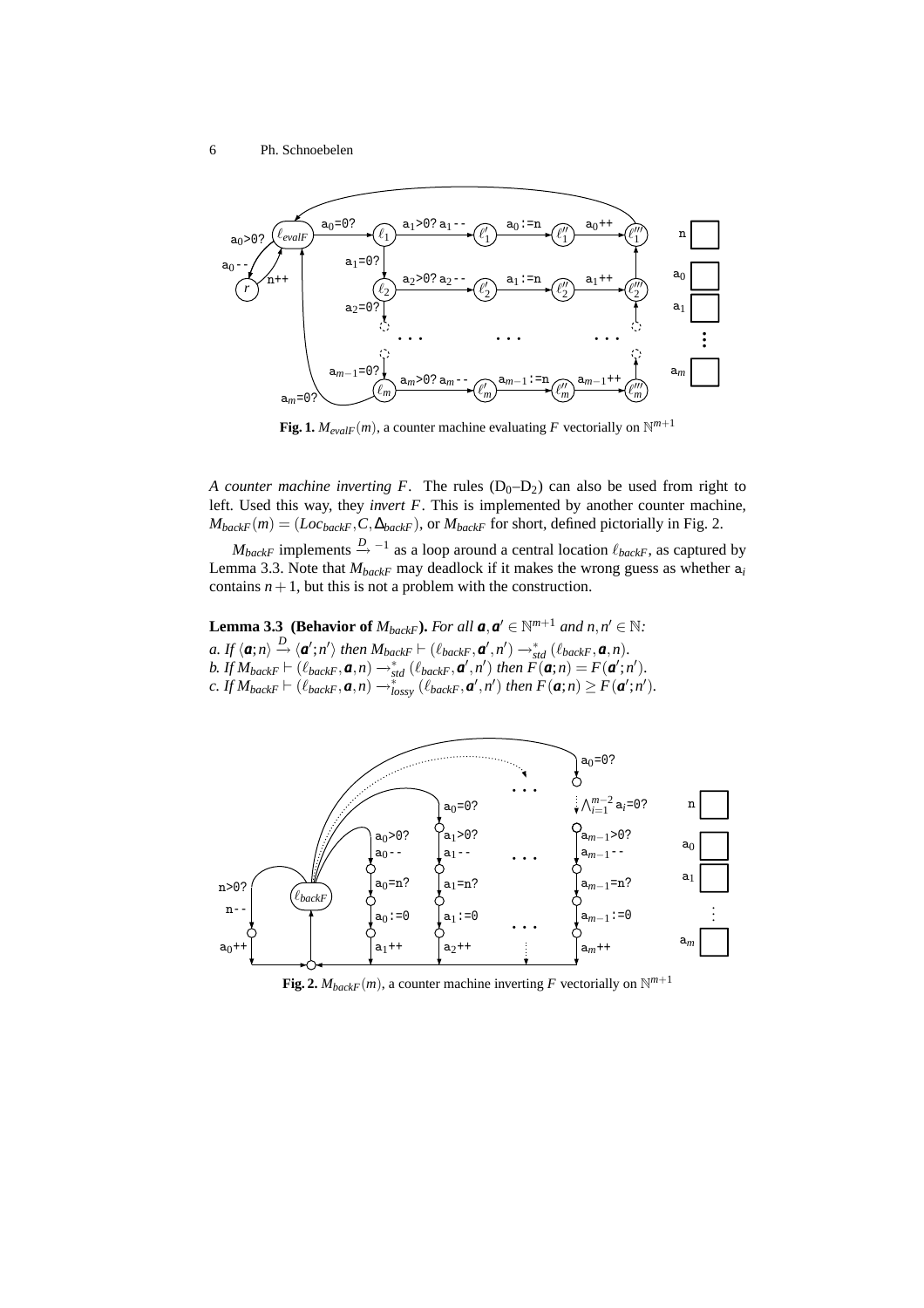# **4 Minsky machines on a budget**

With a Minsky machine  $M = (Loc, C, \Delta)$  we associate a Minsky machine  $M^{\text{on}-\text{budget}} =$  $(Loc_b, C_b, \Delta_b)$ , called  $M^b$  for short. (Note that we are only considering Minsky machines here, and not the extended counter machines from earlier sections.)

*M*on\_budget is obtained by adding to *M* an extra "budget" counter B and by adapting the rules of  $\Delta$  so that any increment (resp. decrement) in the original counters is balanced by a corresponding decrement (resp. increment) on the new counter B, so that the sum of the counters remains constant. This is a classic idea in Petri nets. The construction is described on a schematic example (Fig. 3) that is clearer than a formal definition. Observe that extra intermediary locations (in gray) are used, and that a rule in *M* that increments some  $c_i$  will be forbidden in  $M^b$  when the budget is exhausted.



**Fig. 3.** From *M* to *M<sup>b</sup>* (schematically)

We now collect the properties of this construction that will be used later. The fact that  $M^b$  faithfully simulates  $M$  is stated in Lemmas 4.2 and 4.3. There and at other places, the restriction to " $\ell, \ell' \in Loc$ " ensures that we only relate behavior anchored at the original locations in *M* (locations that also exist in  $M^b$ ) and not at one of the new intermediary locations introduced in *M<sup>b</sup>* .

First, the sum of the counters in  $M^b$  is a numerical invariant (that is only temporarily disrupted while in the new intermediary locations).

**Lemma 4.1.** *If*  $M^b \vdash (\ell, B, a) \rightarrow_{std}^* (\ell', B', a')$  *and*  $\ell, \ell' \in Loc$ , *then*  $B + |a| = B' + |a'|$ .

Observe that *M<sup>b</sup>* can only do what *M* would do:

**Lemma 4.2.** *If*  $M^b \vdash (\ell, B, a) \rightarrow^*_{std} (\ell', B', a')$  and  $\ell, \ell' \in Loc$  then  $M \vdash (\ell, a) \rightarrow^*_{std} (\ell', a')$ .

Reciprocally, everything done by *M* can be mirrored by *M<sup>b</sup> provided that a large enough budget is allowed*. More precisely:

**Lemma 4.3.** *If*  $M \vdash (\ell, a) \rightarrow^*_{std} (\ell', a')$  *is an N-bounded run of*  $M$ *, then*  $M^b$  *has an*  $N$ *bounded run*  $M^b \vdash (\ell, B, a) \rightarrow_{std}^* (\ell', B', a')$  *for*  $B \stackrel{def}{=} N - |a|$  *and*  $B' \stackrel{def}{=} N - |a'|$ .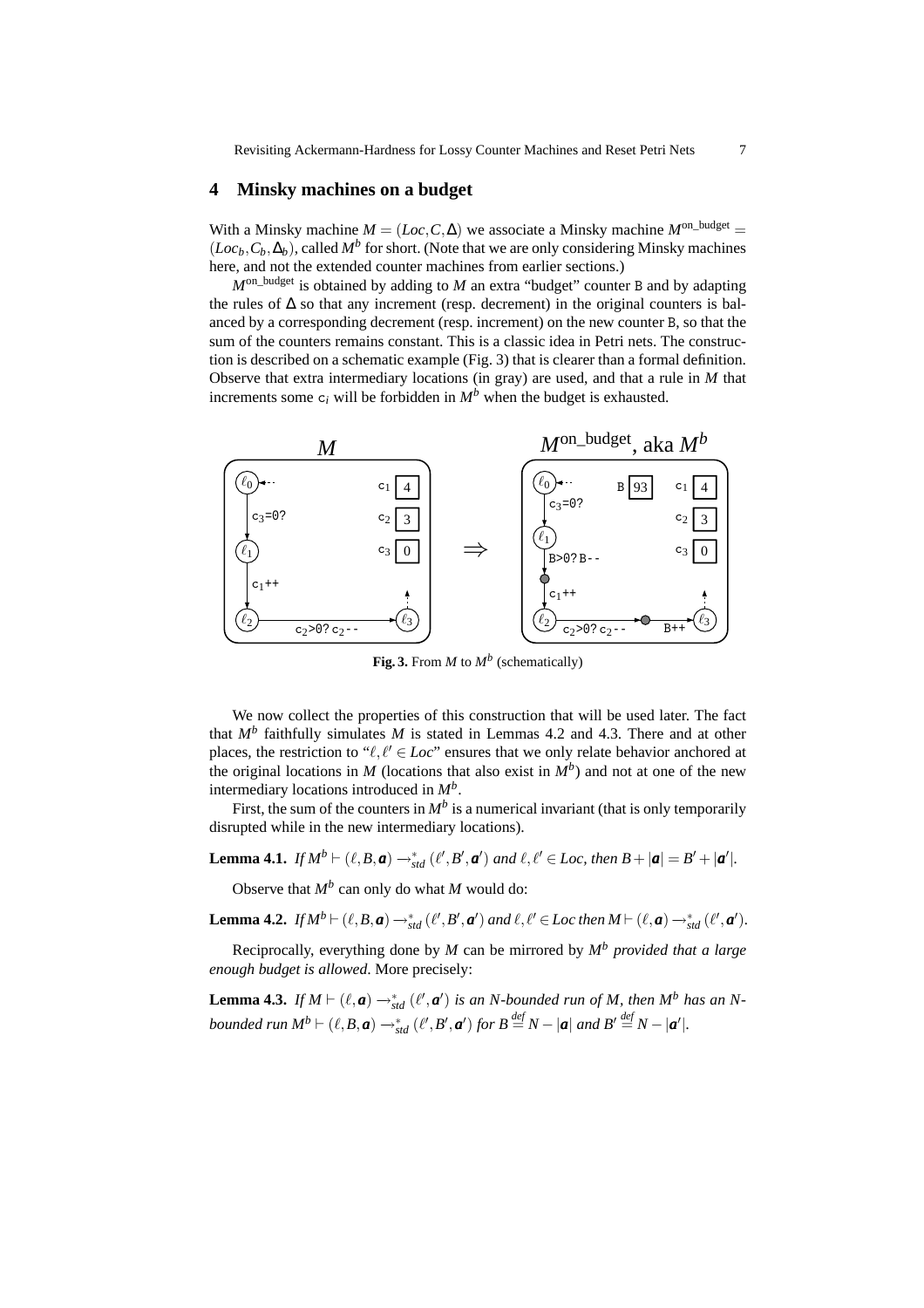Now, the point of the construction is that  $M^b$  can distinguish between lossy and non-lossy runs in ways that *M* cannot. More precisely:

 $\bf{Lemma \ 4.4.} \ \ Let \ M^b \vdash (\ell, B, \bm{a}) \rightarrow^*_{lossy} (\ell', B', \bm{a}') \ with \ \ell, \ell' \in Loc. \ Then \ M^b \vdash (\ell, B, \bm{a}) \rightarrow^*_{std}$  $(\ell', B', \mathbf{a}')$  if, and only if,  $B + |\mathbf{a}| = B' + |\mathbf{a}'|$ .

*Proof (Idea).* The " $(\Leftarrow)$ " direction is an immediate consequence of (†).

For the "(⇒)" direction, we consider the hypothesized run  $M^b \vdash (\ell, B, a) = \sigma_0 \rightarrow_{\text{lossy}}$  $\sigma_1 \rightarrow_{\text{lossy}} \cdots \rightarrow_{\text{lossy}} \sigma_n = (\ell', B', \mathbf{a}')$ . Coming back to definition (\*), these lossy steps require, for  $i = 1, ..., n$ , some reliable steps  $\theta_{i-1} \rightarrow_{std} \theta'_i$  with  $\sigma_{i-1} \ge \theta_{i-1}$  and  $\theta'_i \ge \sigma_i$ , and hence  $|\theta'_i| \geq |\theta_i|$  for  $i < n$ . Combining with  $|\theta_{i-1}| = |\theta'_i|$  (by Lemma 4.1), and  $|\sigma_0|$  $|\sigma_n|$  (from the assumption that  $B + |\mathbf{a}| = B' + |\mathbf{a}'|$ ), proves that all these configurations have same size. Hence  $\theta'_i = \sigma_i = \theta_i$  and the lossy steps are also reliable steps.  $\Box$ 

**Corollary 4.5.** *Assume*  $M^b \vdash (\ell, B, \mathbf{0}) \rightarrow_{lossy}^* (\ell', B', \mathbf{a})$  *with*  $\ell, \ell' \in Loc$ . *Then: 1.*  $B \geq B' + |\boldsymbol{a}|$ *, and 2. M*  $\vdash$  ( $\ell$ , **0**)  $\rightarrow$ <sup>\*</sup><sub>std</sub> ( $\ell'$ , *a*) *if, and only if, B* = *B'* + |**a**|*. Furthermore, this reliable run of M is B-bounded.*

### **5 Ackermann-hardness for lossy counter machines**

We now collect the ingredients that have been developed in the previous sections.

Let *M* be a Minsky machine with two fixed "initial" and "final" locations  $\ell_{\text{ini}}$  and  $\ell_{fin}$ . With *M* and a level  $m \in \mathbb{N}$  we associate a counter machine  $M(m)$  obtained by stringing together  $M_{evalF}(m)$ ,  $M^{on\_budget}$ , and  $M_{backF}(m)$  and fusing the extra budget counter B from  $M^{\text{on}-\text{budget}}$  with the accumulator n of  $M_{\text{ev}aI\text{F}}(m)$  and  $M_{\text{backF}}(m)$  (these two share their counters). The construction is depicted in Fig. 4.



**Fig. 4.** Constructing  $M(m)$  from  $M^b$ ,  $M_{evalF}$  and  $M_{backF}$ 

#### **Theorem 5.1.** *The following are equivalent:*

*1.*  $M(m)$  has a lossy run  $(\ell_{evalF}, a_m: 1, \mathbf{0}, n : m, \mathbf{0}) \rightarrow_{lossy}^* \theta$  for some  $\theta \geq (\ell_{backF}, 1, \mathbf{0}, m, \mathbf{0})$ . 2.  $M^{on\_budget}$  has a lossy run  $(\ell_{\text{ini}},B:ack(m),\mathbf{0}) \rightarrow_{lossy}^{*} (\ell_{\text{fin}},ack(m),\mathbf{0})$ .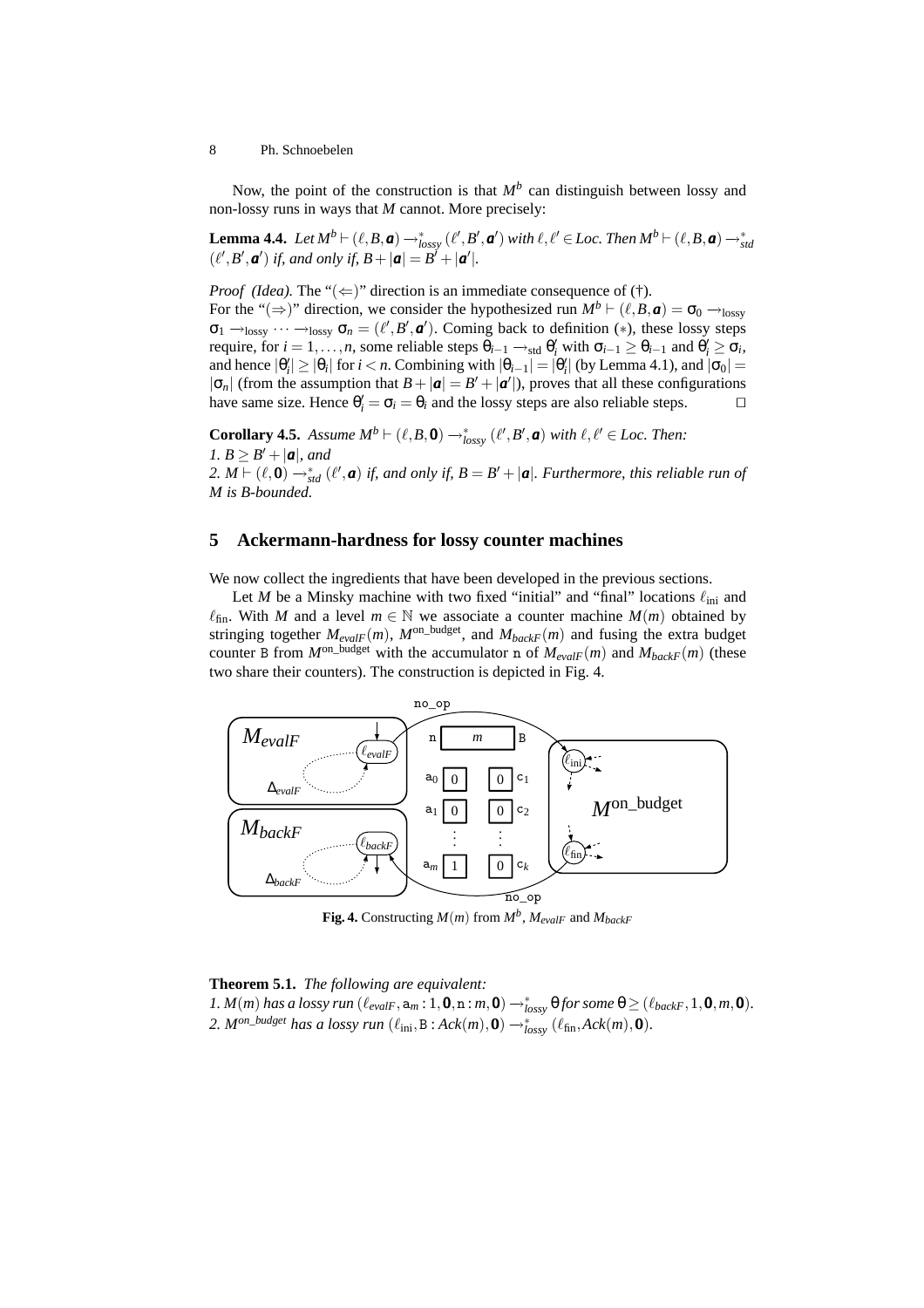Revisiting Ackermann-Hardness for Lossy Counter Machines and Reset Petri Nets 9

*3.*  $M^{on\_budget}$  has a reliable run  $(\ell_{\text{ini}}, \text{Ack}(m), \mathbf{0}) \rightarrow_{\text{std}}^* (\ell_{\text{fin}}, \text{Ack}(m), \mathbf{0})$ . *4.*  $M(m)$  has a reliable run  $(\ell_{evalF}, 1, \mathbf{0}, m, \mathbf{0}) \rightarrow_{std}^* (\ell_{backF}, 1, \mathbf{0}, m, \mathbf{0})$ . *5. M has a reliable run*  $(\ell_{\text{ini}}, \mathbf{0}) \rightarrow_{\text{std}}^* (\ell_{\text{fin}}, \mathbf{0})$  *that is Ack*(*m*)*-bounded.* 

*Proof (Sketch).*

— For " $1 \Rightarrow 2$ ", and because coverability implies reachability by (\*), we may assume w.l.o.g. that  $M(m)$  has a run  $(\ell_{evalF}, 1, \mathbf{0}, m, \mathbf{0}) \rightarrow_{\text{lossy}}^* (\ell_{backF}, 1, \mathbf{0}, m, \mathbf{0})$ . This run must go through *M*on\_budget and be in three parts of the following form:

$$
(\ell_{evalF}, 1, \mathbf{0}, m, \mathbf{0}) \xrightarrow{\Delta_{evalF}}^{\text{linear}} (\ell_{evalF}, \mathbf{a}, \mathbf{n} : x, \mathbf{0})
$$
 (starts in  $M_{evalF}$ )  
\n
$$
\rightarrow_{lossy} (\ell_{\text{ini}}, \dots, B, \mathbf{0}) \xrightarrow{\Delta_b^*} (\ell_{\text{fin}}, \dots, B', c)
$$
 (goes through  $M^{\text{on\_budget}}$ )  
\n
$$
\rightarrow_{lossy} (\ell_{backF}, \mathbf{a}', x', \dots) \xrightarrow{\Delta_{backF}}^{\text{linear}} (\ell_{backF}, 1, \mathbf{0}, m, \mathbf{0}).
$$
 (ends in  $M_{backF}$ )

The first part yields  $F(1, \mathbf{0}; m) \geq F(\mathbf{a}; x)$  (by Lemma 3.2.*c*), the third part  $F(\mathbf{a}'; x') \geq$  $F(1,0;m)$  (by Lemma 3.3.*c*), and the middle part  $B \ge B' + |\mathbf{c}|$  (by Coro. 4.5.*1*). Lossiness further implies  $x \geq B$ ,  $B' \geq x'$  and  $a \geq a'$ . Now, the only way to reconcile  $F(a; x) \leq$  $F(1, \mathbf{0}; m) = Ack(m) \leq F(\mathbf{a}'; x')$ ,  $\mathbf{a}' \leq \mathbf{a}, x' \leq x$ , and the monotonicity of *F* (Fact 3.1) is by concluding  $x = B = B' = x' = Ack(m)$  and  $c = 0$ . Then the middle part of the run witnesses  $M^{\text{on\_budget}} \vdash (\ell_{\text{ini}}, Ack(m),\mathbf{0}) \rightarrow_{\text{lossy}}^* (\ell_{\text{fin}},Ack(m),\mathbf{0}).$ 

$$
-42 \Rightarrow 5'' \text{ is Coro. } 4.5.2.
$$

— " $5 \Rightarrow 3$ " is given by Lemma 4.3.

— "*3* ⇒ *4*" is obtained by stringing together reliable runs of the components, relying on Lemmas 3.2.*a* and 3.3.*a* for the reliable runs of *MevalF* and *MbackF*. — Finally " $3 \Rightarrow 2$ " and " $4 \Rightarrow 1$ " are immediate from (†). □

With Theorem 5.1, we have a proof of the Hardness Theorem for reachability and coverability in lossy counter machines: Recall that, for a Minsky machine *M*, the existence of a run between two given configurations is undecidable, and the existence of a run bounded by *Ack*(*m*) is decidable but not primitive-recursive when *m* is part of the input. Therefore, Theorem 5.1, and in particular the equivalence between its points 1 and 5, states that our construction reduces a nonprimitive-recursive problem to the reachability problem for lossy counter machines.

### **6 Handling Reset Petri nets**

Reset nets [2, 5] are Petri nets extended with special reset arcs that empty a place when a transition is fired. They can equally be seen as special counter machines, called "reset machines", where actions are restricted to decrements, increments, and resets. This is the view we adopt in this paper. *Note that zero-tests are not allowed in reset machines.*

It is known that termination and coverability are decidable for reset machines while other properties like reachability of a given configuration, finiteness of the reachability set, or recurrent reachability, are undecidable [8, 9].

Our purpose is to prove the Ackermann-hardness of termination and coverability for reset machines. We start with coverability and refer to section 7 for termination.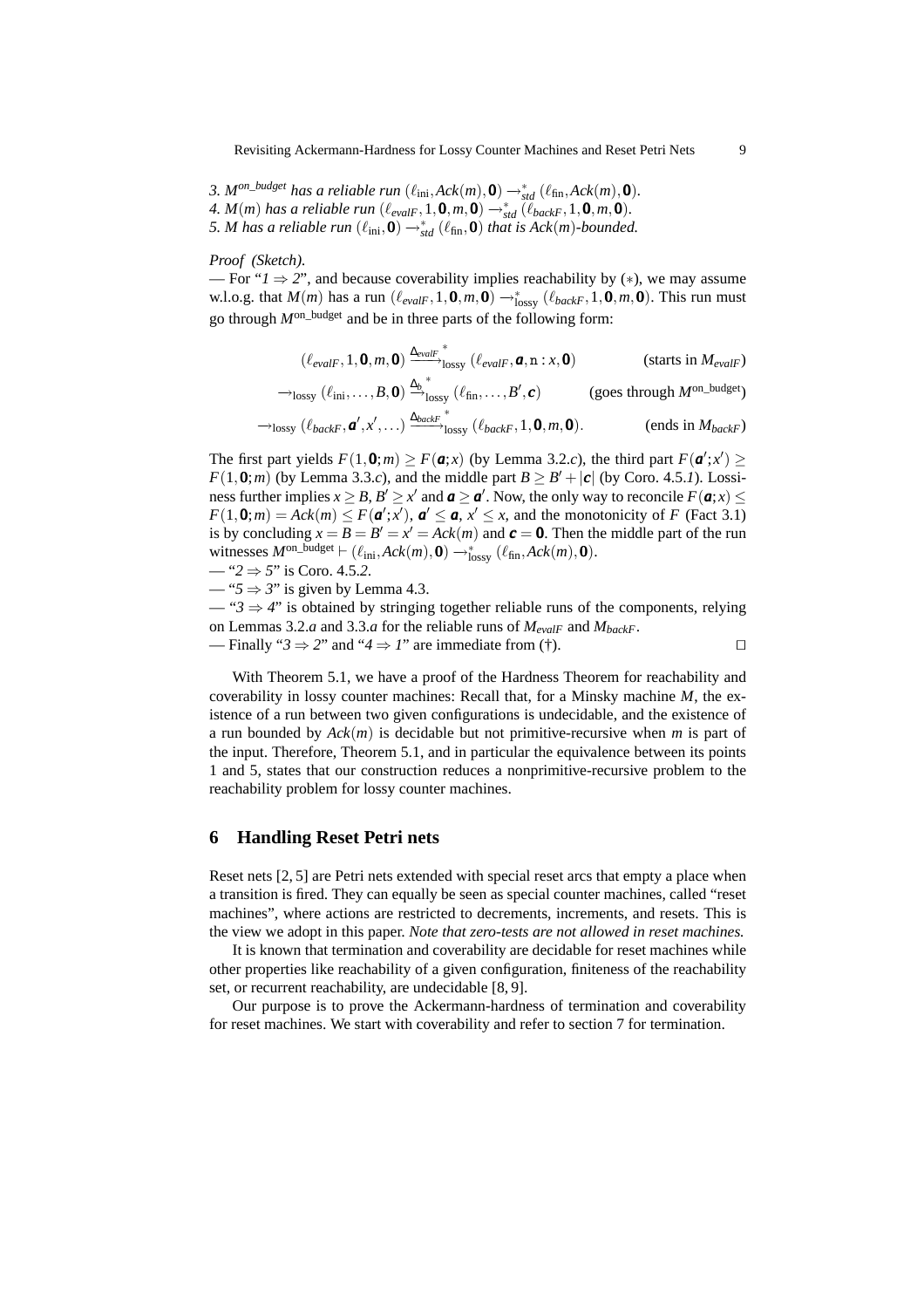#### **6.1** *R*(*M*)**: replacing zero-tests with resets**

For a counter machine *M*, we let *R*(*M*) be the counter machine obtained by replacing every zero-test instruction  $c=0$ ? with a corresponding reset  $c:=0$ . Note that  $R(M)$  is a reset machine when *M* is a Minsky machine.

Clearly, the behavior of *M* and  $R(M)$  are related in the following way:

#### **Lemma 6.1.**

*1.*  $M \vdash \sigma \rightarrow_{std} \sigma'$  implies  $R(M) \vdash \sigma \rightarrow_{std} \sigma'$ . 2.  $R(M) \vdash \sigma \rightarrow_{std} \sigma'$  implies  $M \vdash \sigma \rightarrow_{lossy} \sigma'$ .

In other words, the reliable behavior of *R*(*M*) contains the reliable behavior of *M* and is contained in the lossy behavior of *M*.

We now consider the counter machine  $M(m)$  defined in Section 5 and build  $R(M(m))$ .

### **Theorem 6.2.** *The following are equivalent:*

*1.*  $R(M(m))$  has a reliable run  $(\ell_{evalF}, a_m : 1, 0, n : m, 0) \rightarrow_{std}^* (\ell_{backF}, 1, 0, m, 0)$ . *2.*  $R(M(m))$  has a reliable run  $(\ell_{evalF}, 1, \mathbf{0}, m, \mathbf{0}) \rightarrow_{std}^* \Theta$  for some  $\Theta \geq (\ell_{backF}, 1, \mathbf{0}, m, \mathbf{0})$ . *3. M has a reliable run*  $(\ell_{\text{ini}}, \mathbf{0}) \rightarrow_{\text{std}}^* (\ell_{\text{fin}}, \mathbf{0})$  *that is Ack*(*m*)*-bounded.* 

*Proof.*  $1 \Rightarrow 3$ : The reliable run in  $R(M(m))$  gives a lossy run in  $M(m)$  (Lemma 6.1.2), and we conclude using "*1*⇒*5*" in Theorem 5.1.

*3*  $\Rightarrow$  2: We obtain a reliable run in *M*(*m*) ("5  $\Rightarrow$  4" in Theorem 5.1) which gives a reliable run in  $R(M(m))$  (Lemma 6.1.1) which in particular witnesses coverability.

 $2 \Rightarrow I$ : The covering run in  $R(M(m))$  gives a lossy covering run in  $M(m)$  (Lemma 6.1.2), hence also a lossy run in  $M(m)$  that reaches exactly ( $\ell_{backF}$ , 1, 0, *m*, 0) (e.g., by losing whatever is required at the last step). From there we obtain a reliable run in  $M(m)$ (" $1 \Rightarrow 4$ " in Theorem 5.1) and then a reliable run in *R*(*M*(*m*)) (Lemma 6.1.*1*). □

We have thus reduced an Ackermann-hard problem (point *3* above) to a coverability question (point *2* above).

This almost proves the Hardness Theorem for coverability in Reset nets, except for one small ingredient:  $R(M(m))$  is not a reset machine properly because  $M(m)$  is an extended counter machine, not a Minsky machine. I.e., we proved hardness for "extended" reset machines. Before tackling this issue, we want to point out that something as easy as the proof of Theorem 6.2 will prove Ackermann-hardness of reset machines by reusing the hardness of lossy counter machines.

In order to conclude the proof of the Hardness Theorem for Reset nets, we only need to provide versions of *MevalF* and *MbackF* in the form of Minsky machines (*M* and  $M<sup>b</sup>$  already are Minsky machines) and plug these in Figure 4 and Theorem 5.1. This is an easy and unsurprising exercise that we only tackle in the full version of this paper.

# **7 Hardness for termination**

We can prove hardness for termination by a minor adaptation of the proof for coverability. This adaptation, sketched in Fig. 5, is similar to the one used in [18]. It applies to both lossy counter machines and reset machines.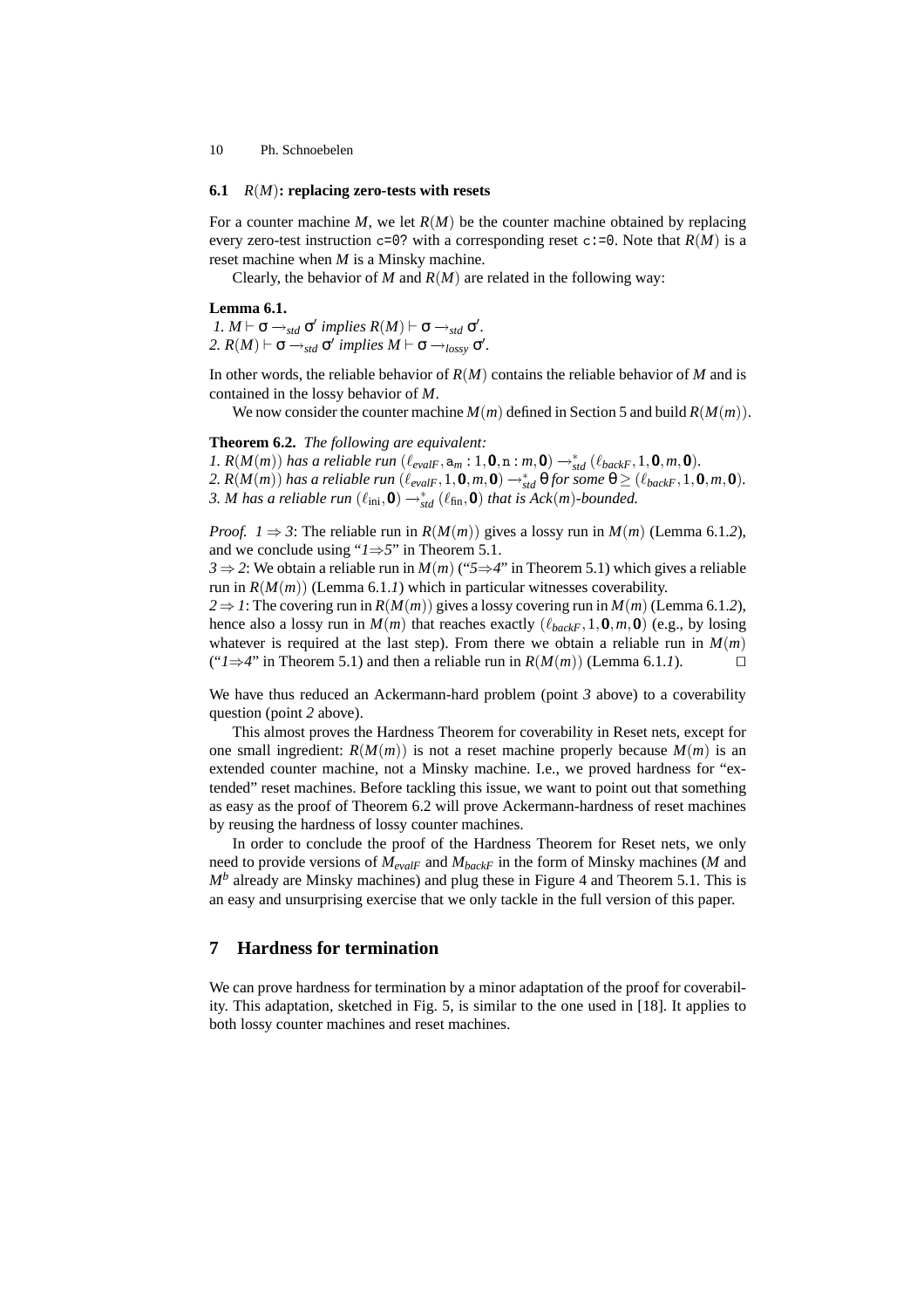

**Fig. 5.** Hardness for termination: A new version of  $M(m)$ 

Basically,  $M^b$  now uses two copies of the initial budget. One copy in B works as before: its purpose is to ensure that *losses will be detected by a budget imbalance* as in Lemma 4.4. The other copy, in a new counter T, is a time limit that is initialized with n and is decremented with every simulated step of *M*: its purpose is to ensure that the new  $M^b$  always terminates. Since  $M_{evalF}$  and  $M_{backF}$  cannot run forever (because  $\stackrel{D}{\to}$  and *D*<sub>→</sub> <sup>−1</sup> terminate, see Section 3), we now have a new *M*(*m*) that always terminate when started in  $\ell_{evalF}$  and that satisfies the following variant of Theorems 5.1 and 6.2:

### **Theorem 7.1.** *The following are equivalent:*

*1.*  $M(m)$  has a lossy run  $(\ell_{evalF}, a_m : 1, \mathbf{0}, n : m, \mathbf{0}) \rightarrow_{lossy}^* \theta \geq (\ell_{backF}, 1, \mathbf{0}, m, \mathbf{0})$ . 2.  $R(M(m))$  has a reliable run  $(\ell_{evalF}, 1, \mathbf{0}, n : m, \mathbf{0}) \rightarrow_{lossy}^* \Theta \geq (\ell_{backF}, 1, \mathbf{0}, m, \mathbf{0})$ . *3. M has a reliable run*  $(\ell_{\text{ini}}, \mathbf{0}) \rightarrow_{\text{std}}^* (\ell_{\text{fin}}, \mathbf{0})$  *of length at most Ack*(*m*).

Finally, we add a series of  $m + 1$  transitions that leave from  $\ell_{backF}$ , and check that  $\sigma_{\text{goal}} \stackrel{\text{def}}{=} (\ell_{backF}, 1, \mathbf{0}, m, \mathbf{0})$  is covered, i.e., that  $a_m$  contains at least 1 and n at least *m*. If this succeeds, one reaches a new location  $\ell_{\omega}$ , *the only place where infinite looping is allowed unconditionally*. This yields a machine  $M(m)$  that has an infinite lossy run if, and only if, it can reach a configuration that covers  $\sigma_{goal}$ , i.e., if, and only if, *M* has a reliable run of length at most *Ack*(*m*), which is an Ackermann-hard problem.

# **8 Concluding remarks**

We proved Ackermann-hardness for lossy counter machines and, with very minor adaptations to the proof, for Reset Petri nets. These results are important in the field of algorithmic verification. Indeed, they have been abundantly cited in recent years even though they were only claimed in the introduction of [18]. The proof we present has several simplifications over the one that was given in [18] for channel systems instead of counter machines. We hope that these improvements will facilitate the wider dissemination of these results.